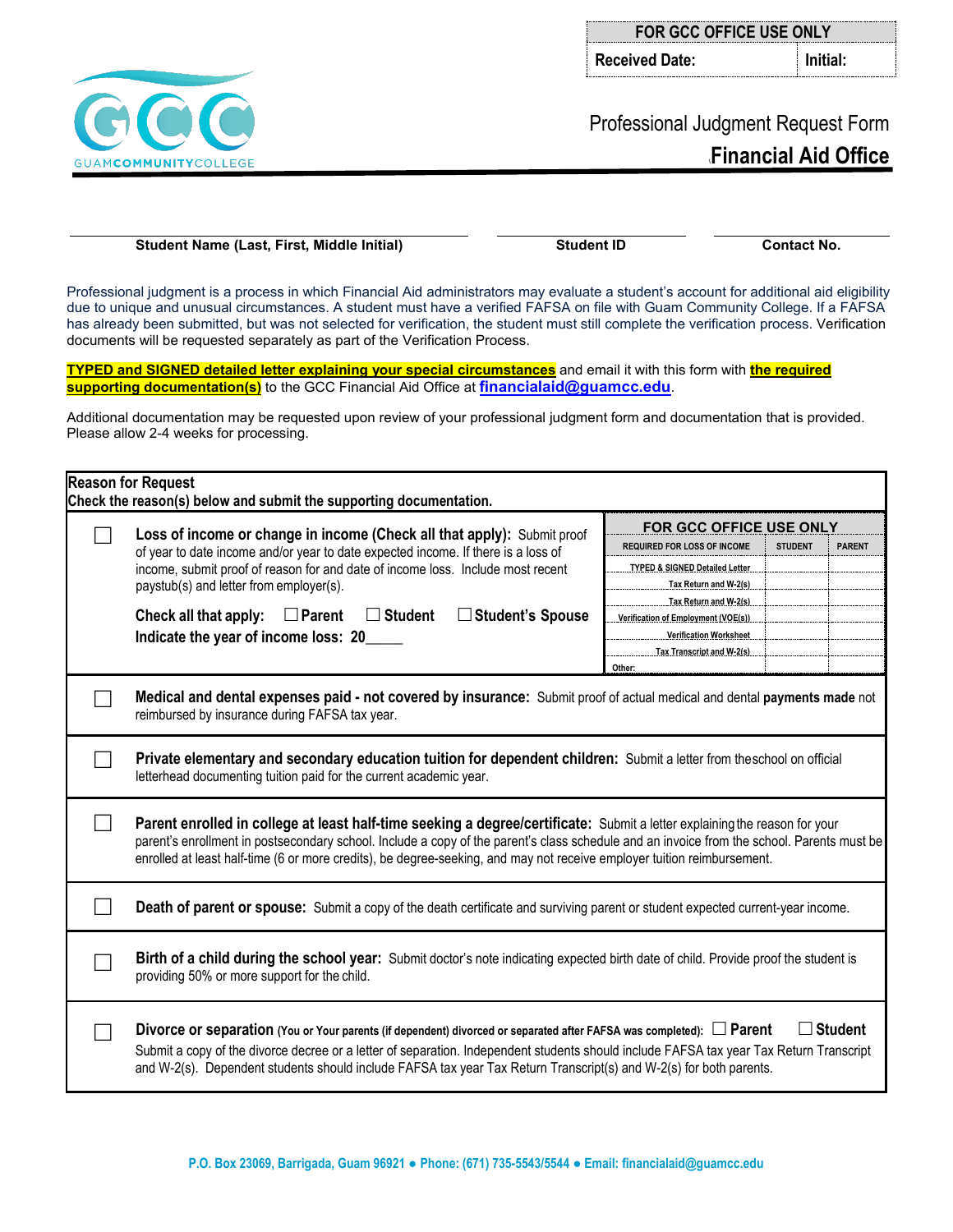| Dependency Override (Verification will happen after the decision has been made.): Submit a detailed letter explaining your<br>relationship with your parent(s). Also include three (3) signed letters of support from NON-relatives (for example, landlord, employer,<br>teacher and/or clergy) who can confirm the statements in your letter of explanation. The letters of support should also include how they<br>know you and for how long. |
|-------------------------------------------------------------------------------------------------------------------------------------------------------------------------------------------------------------------------------------------------------------------------------------------------------------------------------------------------------------------------------------------------------------------------------------------------|
| Change of student's marital status from single to married: Submit a letter of explanation, a copy of marriage certificate, and<br>FAFSA tax year Tax Return Transcript(s) and W-2(s) for both parties.                                                                                                                                                                                                                                          |
| Other extenuating circumstances (attach separate sheet if needed): Submit a letter explaining your special circumstances.<br>Submit as much supporting documentation as possible to support your reason for requesting consideration. We will NOT consider<br>consumer debt (e.g., auto loans, credit card payments, and mortgage) as a reason for professional judgment adjustments.                                                           |

If circumstances change, I/we accept the responsibility for contacting the Financial Aid Office in writing with the corrected information. I also understand that submitting this form late in any term may eliminate potential eligibility due to processing time, awarding, and disbursement requirements. All submitted documentation becomes part of the official record and therefore cannot be returned. Documents that become part of the Education Record are protected for privacy under federal law.

By signing this worksheet, you/(we) certify that all the information reported on it is complete and correct.

| <b>Student's Signature:</b>                  | Date: |
|----------------------------------------------|-------|
|                                              |       |
| Parent's Signature (for Dependent students): | Date: |

| FOR GCC OFFICE USE ONLY |                                        |          |                    |  |
|-------------------------|----------------------------------------|----------|--------------------|--|
|                         | <b>PROFESSIONAL JUDGMENT COMPLETED</b> | DATE:    | <b>SIGNATURE:</b>  |  |
| <b>REMARKS:</b>         | <b>Previous EFC:</b>                   | New EFC: | New Transaction #: |  |
|                         |                                        |          |                    |  |
|                         |                                        |          |                    |  |
|                         |                                        |          |                    |  |
|                         |                                        |          |                    |  |

**P.O. Box 23069, Barrigada, Guam 96921 ● Phone: (671) 735-5543/5544 ● Email: financialaid@guamcc.edu**